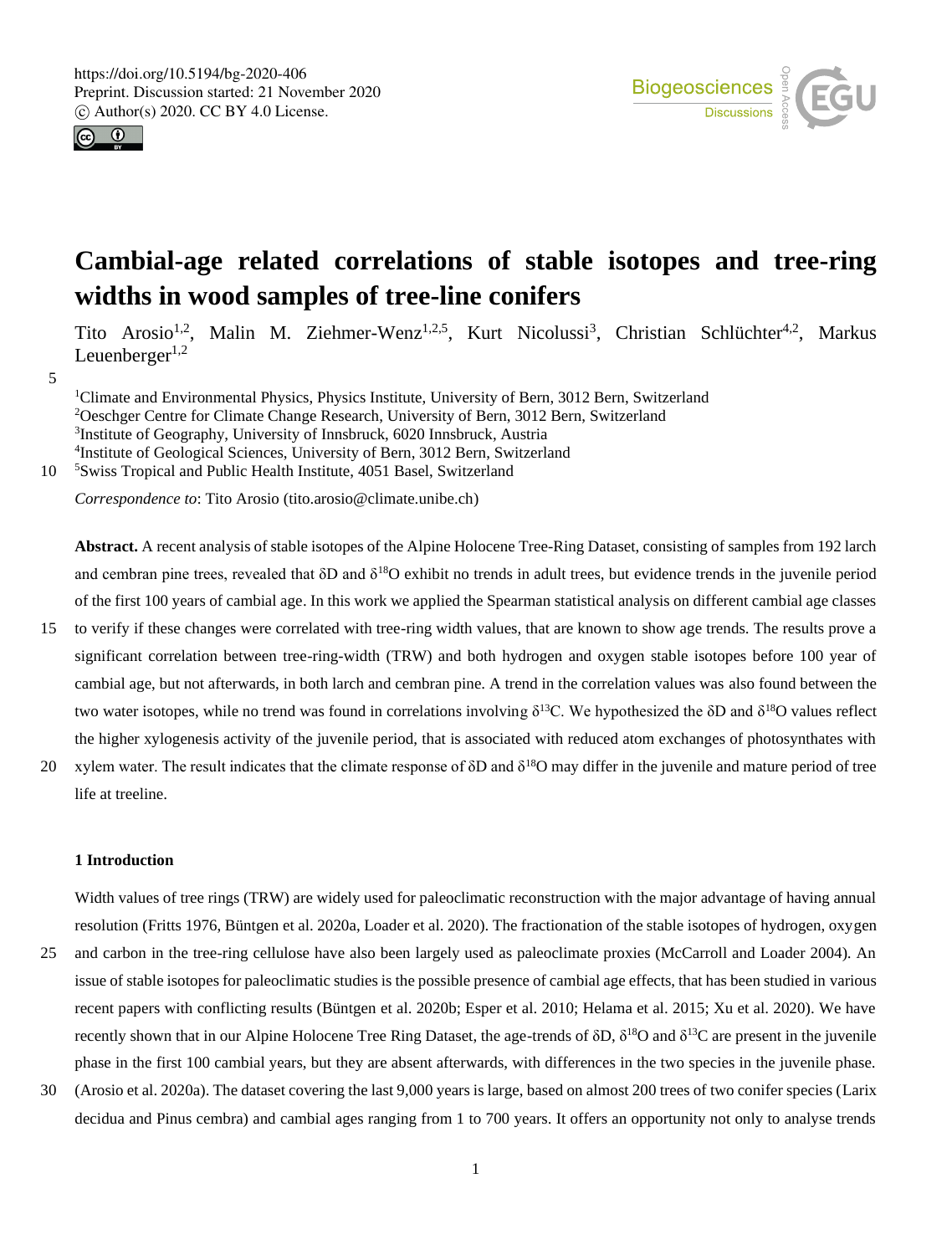



in the stable isotopes themselves (Arosio et al. 2020a) but also to investigate the relationship between TRW and isotopes along the cambial age. This would allow us to study the causes for the deviating stable-isotope trends of the juvenile phase, their possible physiological mechanisms and their effects on climate responses that are still unclear. Only a few studies analysed 35 the correlations among TRW values and stable isotope fractionation with rather contrasting results. Most of them used detrended TRW values and the calculated values of the correlation factors were generally in the range 0.2 - 0.3 (Hafner et al. 2011; Kirdyanov et al. 2008; Schollaen et al. 2013; Shestakova et al. 2019; Weigl et al. 2007), but one work found the correlations not significant (Sidorova et al. 2010). However, none of the studies has taken into consideration how the cambial age of isotope samples can affect such correlation analyses. To fill this gap, we reanalyzed our database and divided the samples 40 in classes of cambial age, with attention to the juvenile phase, i.e. the first 100 cambial years, and we studied the correlations between TRW and stable isotopes, using raw data as well as detrended data applying different detrending methods.

#### **2 Material and method**

The tree-ring database used in this work as well as the analysis and the estimation of the cambial age were described before (Arosio et al. 2020a). The samples come from the Eastern Alpine Conifer Chronology (EACC) (Nicolussi et al. 2009) using

- 45 two species: the deciduous larch (Larix decidua Mill.) and the evergreen cembran pine (Pinus cembra L.). Wood samples spanning 5 years of tree-rings have been prepared and analyzed for stable isotope ratios as described in recent publications (Arosio et al. 2020a; Ziehmer et al. 2018). The procedure of cellulose extraction (Boettger et al. 2007) and the triple-isotope analysis are described in (Filot et al. 2006; Loader et al. 2015; Ziehmer et al. 2018). The results are reported in per mil (‰) relative to the Vienna Pee Dee Belemnite (VPDB) for carbon and to Vienna Standard Mean Ocean Water (VSMOW) for 50 hydrogen and oxygen (Coplen 1994). The precision of the measurement is ±3.0‰ for hydrogen, ±0.3‰ for oxygen and
- ±0.15‰ for carbon (Loader et al. 2015).

#### **2.1 Correlation analysis:**

All the tree-ring and cellulose isotope data were first divided in 5 classes of cambial age (1-25, 26-50, 51-75, 76-100, 101-200, 201-300, >300 year) for the two species, Table 1 displays the number of the samples and the number of the trees for each class.

- 55 The correlations between the raw TRW and the isotopes values were studied. To avoid a geographical effect that can lead to artificial trends, we have normalized the isotope values of each tree by subtracting the tree mean from each value. The correlations between TRW and the isotope values were calculated using the Spearman's rank correlation coefficient for each age class and also for the total data of each species (indicated by the blue boxes in the graphs). We chose the Spearman method (Zar 1972) because it is widely used when comparing data with non-normal distribution (e.g. TRW data) with normal
- 60 distributed data (e.g. the isotope values). The p-values (statistical significance) were calculated for each correlation and are displayed as bars in Figure 1 and 2. If  $P < 0.05$ , they are labeled as "ns" (not significant) in the graphs. To identify possible correlations derived by common trends, we calculated the correlations in three different scenarios: (i) by using the raw values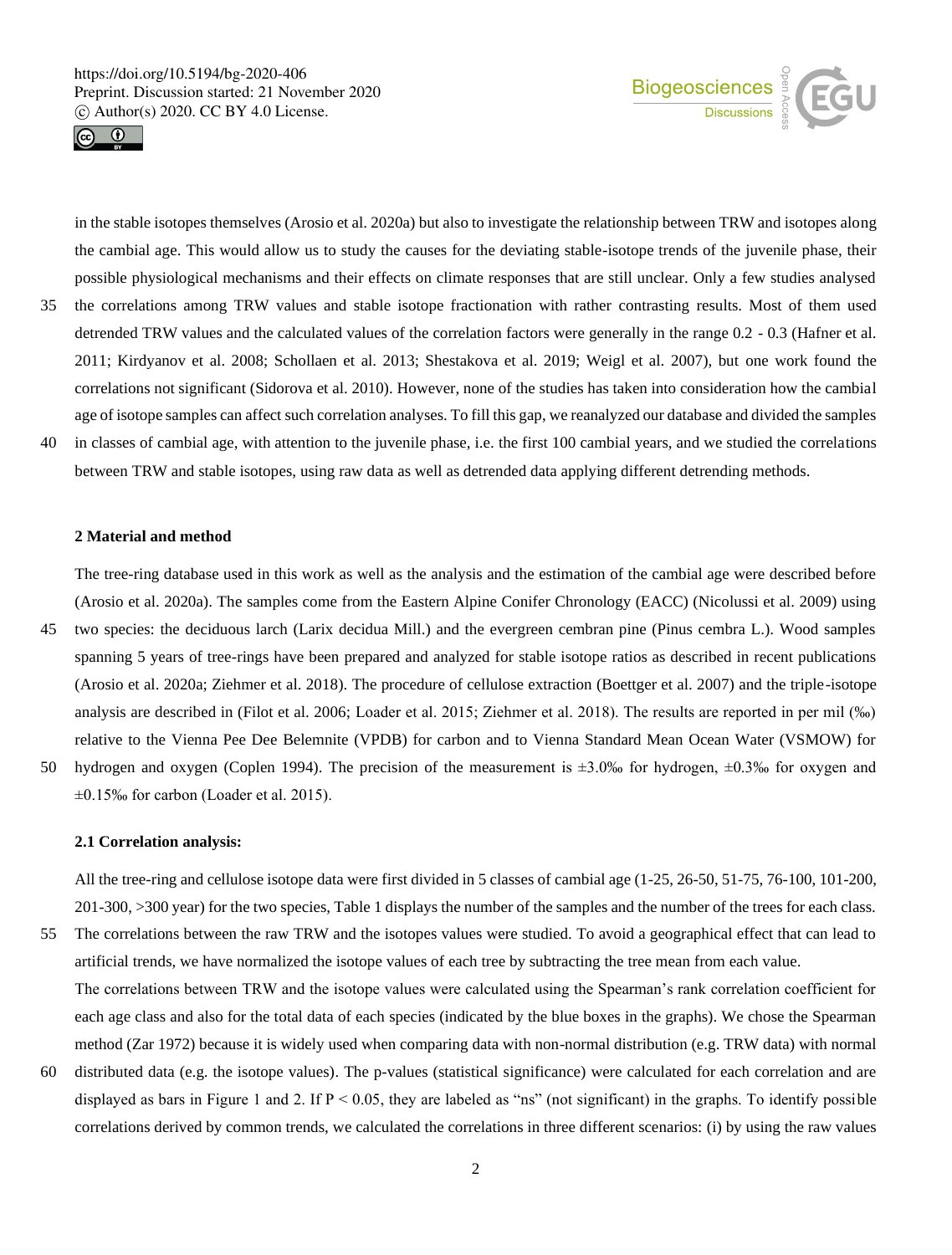



of isotopes and TRW (Fig. 1 a,b,c and 2 a,b,c); (ii) by applying a linear detrend to the isotope and TRW values, and removing linear trends in each age class. (Fig. 1d,e,f and 2d,e,f); and (iii) by using the isotope values and applying a spline detrend to all

65 TRW values not subdivided into classes(Fig. 1g,h,i).

Spline detrending is a common methodology used in dendroclimatology to remove the ageing signal. In this study we calculated it by applying a linear spline detrending function, using the defaults sets, to the raw TRW utilizing the R library dplR (Bunn 2008).

For further confirmation on the stability and robustness of Spearman correlation coefficient, we run a Monte Carlo simulation

70 with random subsampling of the samples of half of the total population and calculating the Spearman's correlation factor in a loop of 5000 cycles. The results are then compared with the calculated Spearman correlation results for the total population. To assess the stability of the correlations of the number of randomly selected samples from the total population, we also run the Monte Carlo simulation for each class and species.

## **Results**

- 75 The r values of correlation between TRW and the three isotopes in larch (red) and cembran pine (turquoise) at the various cambial ages are shown in Figure 1. The upper plots (Fig. 1a, b, c) show the correlations between the raw TRW data, while the middle plots (Fig. 1d, e, f) show the correlations between the TRW and the isotopes values that underwent linear detrending. The lower plots (Fig 1g, h, i) show the correlations in which the TRW values were detrended with a spline function. The blue boxes indicate the correlation r values of all trees, using all tree samples without cambial age class discrimination.
- 80 The correlations between TRW and δD (Fig. 1a) are highly significant and negative in both species up to 50 years of cambial age and then they tend to decrease and become non-significant after 100 years of age, and for larch the values become even positive. The linear detrending of TRW of each class (Fig. 1d) did neither change the r values nor the trends of the correlations in the cambial age classes.

Similar is the pathway for correlations between TRW and  $\delta^{18}O$  (Fig. 1 b,e) with positive and significant correlations in the

85 first 50 years followed by a loss of significant correlation after 100 cambial years. In both cases the correlations TRW-δD and TRW- $\delta^{18}$ O of the two youngest cambial age classes presented absolute values that are much higher with respect to those using all values as shown in the blue box.

The correlations between TRW and  $\delta^{13}C$  (Fig. 1 c, f) do not present evident changes in the cambial age classes, the correlations are non-significant with the exception of the class of 50 years of cembran pine that has a correlation r value close to 0.3.

- 90 The lower plots that use spline-detrended TRW values (Fig. 1 g, h) display trends different from the ones above. The correlations between TRW and deuterium and those between TRW and oxygen show an increase of non-significant values; the second age class (26-50 year) of cembran pine is the one with the absolute highest correlation value in both isotopes. In larch the first two classes are non-significant, in both isotopes afterwards, r is in the order of the correlation when all the values are considered (blue box). The correlations between the detrended TRW and  $\delta^{13}C$  are generally significant including the r of
- 95 all values (Fig. 1 i), with a pattern that is different from those of the raw and linear detrended TRW above.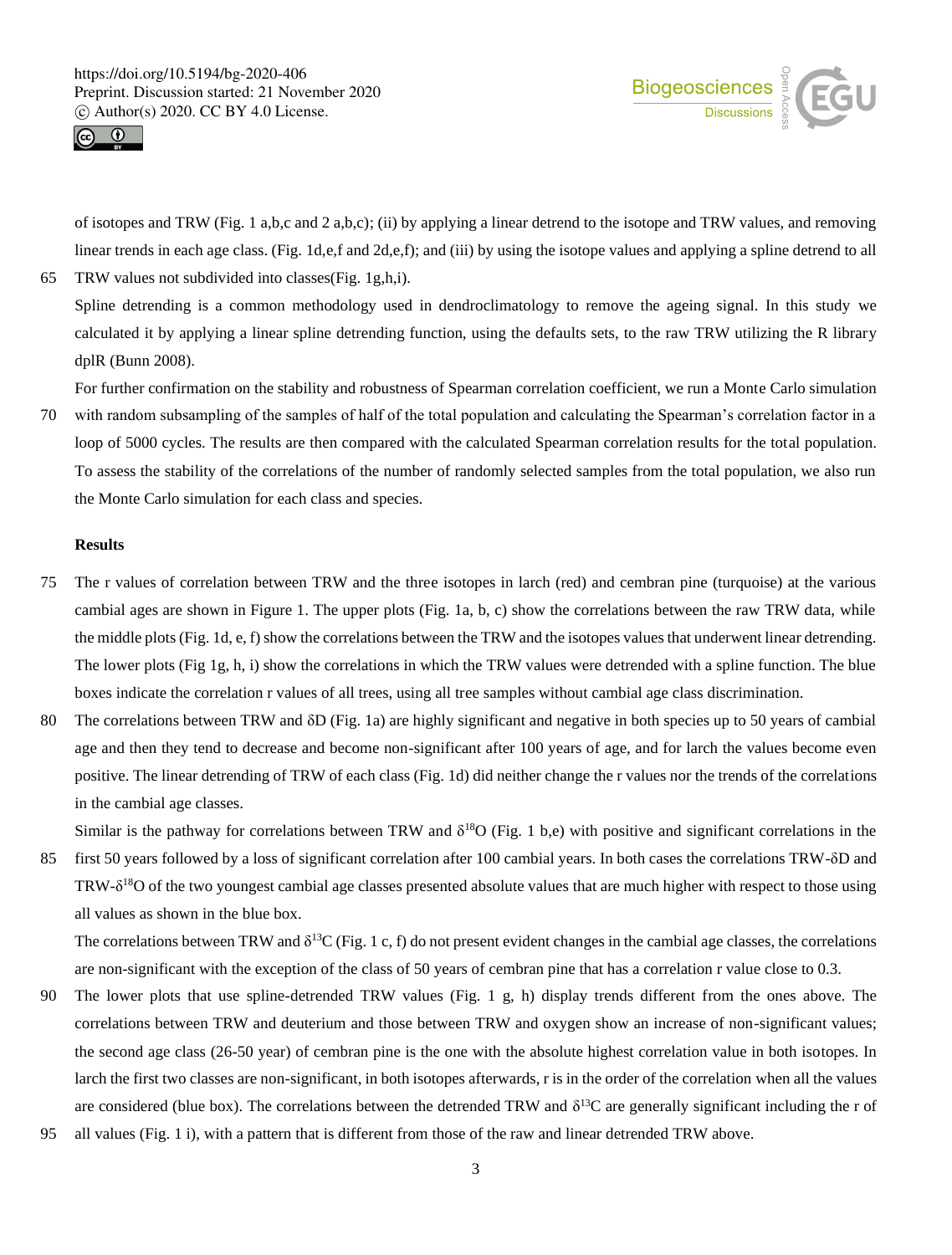

![](_page_3_Picture_2.jpeg)

We applied the same approach to study the correlations between the isotopes themselves, firstly using the raw data (Fig. 2 a, b, c) and then using linear detrended data to each class (Fig. 2 d, e, f). The correlations between  $\delta D$  and  $\delta^{18}O$  have different behaviors in the two species. The youngest age class for cembran pine show negative and significant r values, after 75 year they are non-significant or close to 0. No difference is evident between the plots of the raw data and the linear detrended ones,

- 100 except for non-significant correlations of the total and 75 year class of cembran pine (Fig. 2a vs 2d). An opposite trend is evident for larch, where the younger classes have low and non-significant r values, followed by classes with increased and significant r values, no difference is evident between the raw data and the linear detrended classes. The correlations between  $δ<sup>13</sup>C$  and  $δ<sup>18</sup>O$  and between  $δ<sup>13</sup>C$  and  $δD$  do not show any evident trend with cambial age.
- The results of Monte Carlo simulations for each age class of the two species are shown in the supplementary material. The 105 frequency of the correlation coefficients for randomly selected samples from half of the total population has always a normal distribution around the observed correlation value. This fact proves the robustness of correlations in relation to possible random sub-samples for this case. We observe that the decrease in sample size may spread the range of correlation coefficient frequency and lead to a non-normal distribution. Based on these calculations, we found a threshold of  $\sim$ 30 samples above which the correlation strength is close to that of the total population.

#### 110 **Discussion:**

The aim of the work was to verify if the correlations among the tree-ring parameters (TRW and stable isotopes) are affected by the cambial age, in particular in the juvenile phase (Arosio et al. 2020a). The results of this study show that there is a moderate but significant correlation between TRW and the water isotopes (δD and δ<sup>18</sup>O) before 100 year of cambial age, and that after that the correlation values decline and become non-significant. The Monte Carlo simulations confirmed that

- 115 correlations although moderate were robust and stable and that a population of at least 30 samples is necessary to draw robust conclusions, otherwise correlations may not be representative. The correlations were positive with oxygen isotope, while they were negative with the hydrogen isotope. This occurred both in larch and in cembran pine with similar behaviour and values, indicating that the trends are not species-specific (Fig. 1). However, a major difference between the two species was found in the correlations between  $\delta D$  and  $\delta^{18}O$  with significant positive correlation factors for larch after 50 years, and significant
- 120 negative values for cembran pine only before 100 years (Fig. 2). The correlation values between TRW and  $\delta^{13}$ C were generally low and without evident trends related to cambial age. Moreover, we found that linear detrending of each age class did not have a major effect on the correlation values, while the spline detrending of TRW strongly reduced the values. An additional result was that the correlation between the TRW and the two water isotopes of all the trees, not divided in cambial age classes, were non-significant. This observation partially explains the contradictory published reports on the correlations (Hafner et al.
- 125 2011; Kirdyanov et al. 2008; Schollaen et al. 2013; Shestakova et al. 2019; Weigl et al. 2007; Sidorova et al. 2010), since their tree ages were not given. These new findings are in good agreement with our recent work showing that in the trees of the same dataset the cellulose  $\delta^{18}O$  and  $\delta D$  have age trends before but not after 100 cambial years, with the exception of a minor trend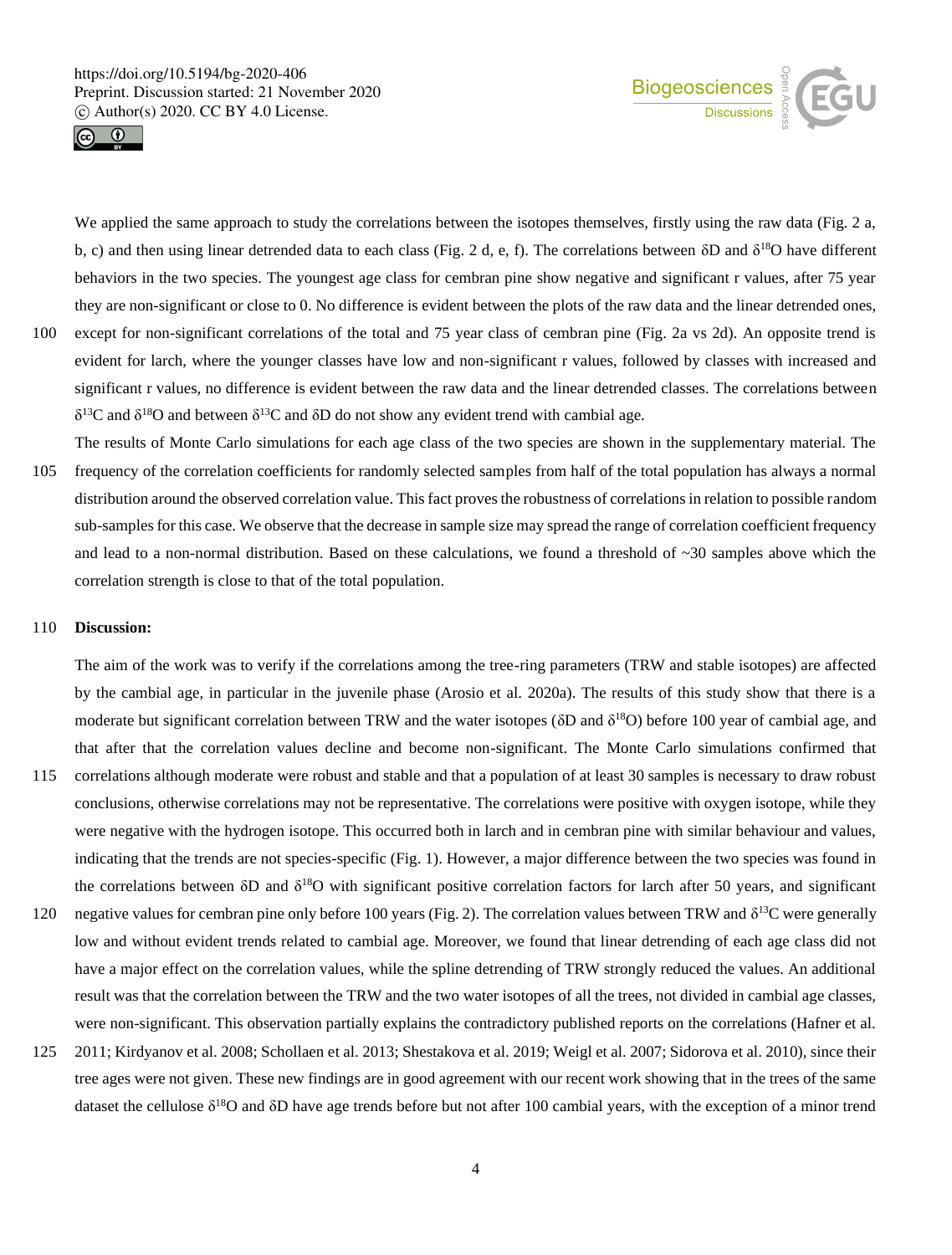![](_page_4_Picture_1.jpeg)

![](_page_4_Picture_2.jpeg)

of δD in larch (Arosio et al. 2020a), which are consistent with most of previous works on conifers (Daux et al. 2011; Kilroy et al. 2016; Klesse et al. 2018; Lipp et al. 1993).

- 130 The significant correlations between TRW and water isotopes in juvenile age may be due to biological processes that change during aging. An important process is wood formation (xylogenesis) that is faster and occurs over a longer period of the year in the juvenile phase, i.e. before 100 years, and is characterized by wider tree-rings (Li et al. 2013; Rossi et al. 2008). The TRW have a maximum width around an age of 30 cambial years, followed by a negative exponential decrease (Bräker 1981). It was shown that with a different cambial activity regime the fractionation of  $\delta D$  and  $\delta^{18}O$  in cellulose changes due to isotopic
- 135 exchange with xylem water. During rapid growth glucose produced by photosynthesis is rapidly transformed into sucrose and used for cellulose synthesis (Szejner et al. 2020). This reduces the possibility to exchange the <sup>18</sup>O of glucose with non-enriched xylem water (Farquhar 1998; Sternberg et al. 2006). The same, but with opposite sign, occurs with the carbon-bound hydrogen atoms that are highly δD depleted in the photosynthetic glucose and that exchange with the δD xylem water, leading an enrichment of  $\delta D$  (Augusti et al. 2006). Thus, a faster growth is accompanied by wider rings, more enriched  $\delta^{18}O$  and more
- 140 depleted δD, partially explaining the correlations we observed. This process is particularly relevant for the juvenile stage when the rings are wider.

This approach may also explain the lack of correlations between TRW and  $\delta^{13}C$  (Fig. 1c), since carbon does not exchange isotopes with xylem water. It explains also why spline detrending of TRW reduced the correlations, since it removed growthintensity signal. This lack of significant correlations between TRW and  $\delta^{13}C$  during tree life may also indicate that the  $^{13}C$ 

145 depleted carbon stored in starch (Tcherkez et al. 2011) does not become more important in the adult phase with respect to the juvenile phase, and that there is no direct link between its usage and the cambial activity. The correlation, between  $\delta D$  and  $\delta^{18}O$ , changed during the juvenile phase in both phases with parallel trends is a novel finding and difficult to interpret at present, particularly because of the lack of understanding of biological fractionation of hydrogen in larch. What is common to the two species is the gradual transition from 1 to 100 cambial years of correlations among water

150 isotopes, which stabilizes after 100 years.

The particularity of δD in larch cellulose is described before (Arosio et al. 2020b), but without understanding what specific metabolic step is involved, and how this can change in relation to metabolism.

In conclusion, our results confirm the existence of a juvenile phase in the  $\delta D$  and  $\delta^{18}O$  isotopes of cellulose that we attribute to a high cambial activity that decreases with higher age. This indicates a different climatic sensitivity of different age groups,

155 in accordance with (Xu et al. 2020), implying that a simple detrending of the values of water isotopes may not be sufficient for paleoclimatic studies.

# **Acknowledgments.**

We are grateful to Peter Nyfeler for the precious assistance during stable isotopes measurements, to Andrea Thurner and Andreas Österreicher for the preparation of the isotope samples from Alpine sites and the the civil service collaborators: Lars

160 Herrmann, Giacomo Ruggia, Jonathan Lamprecht, Yannick Rohrer, Rafael Zuber. This work was supported by the Swiss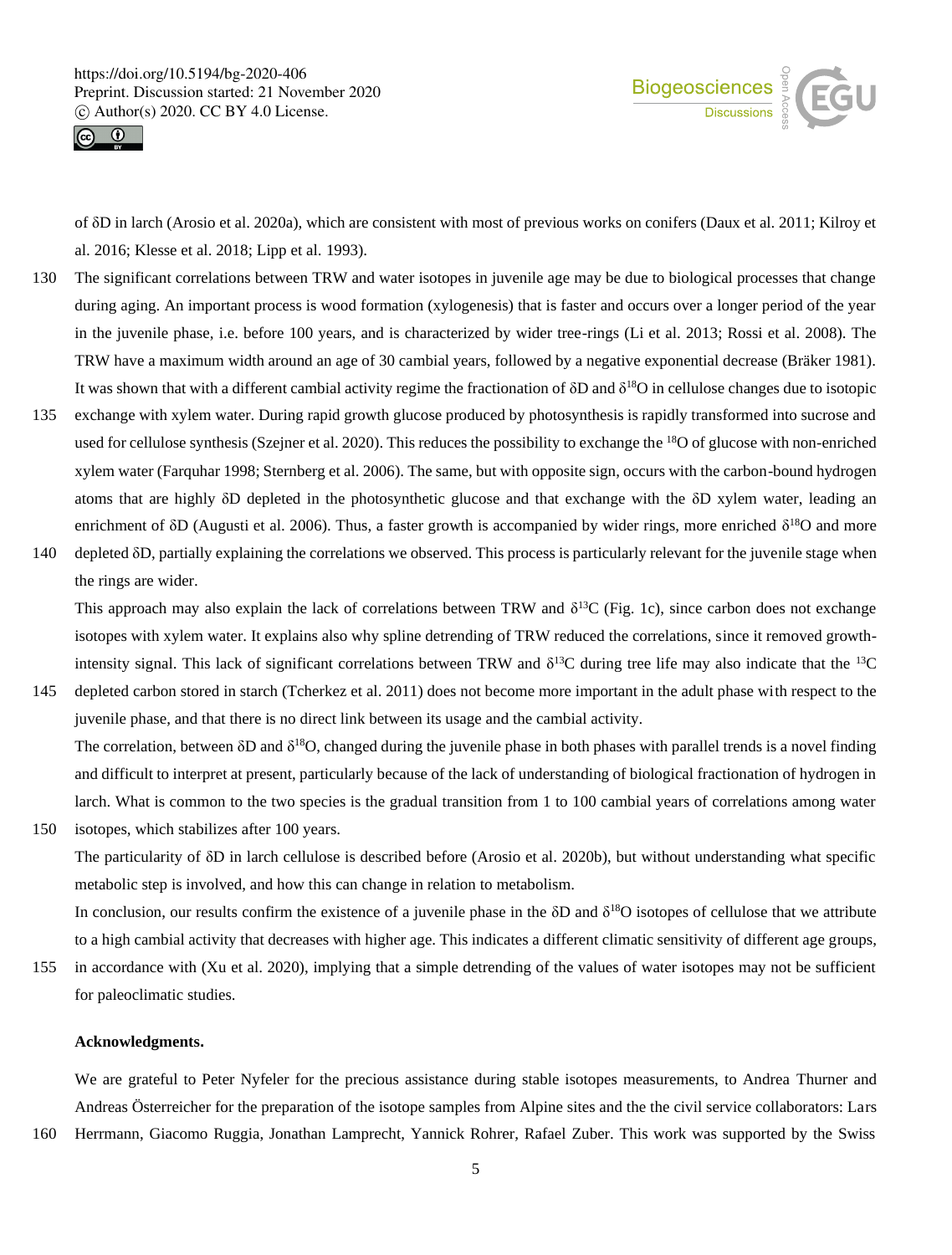![](_page_5_Picture_1.jpeg)

![](_page_5_Picture_2.jpeg)

National Science Foundation projects (SNSF, 2000212 144255, 200020 172550) as well as by the Austrian Science Fund (FWF, grant I-1183-N19) and is supported by the Oeschger Center for Climate Change Research, University of Bern, Bern, Switzerland (OCCR).

## **Competing interests.**

165 The authors declare that they have no conflict of interest.

#### **Author contributions.**

TA and MMZ performed the stable-isotope analyses. TA drafted the first version of the manuscript. KN collected the samples and performed the cross-dating. ML contributed to the evaluation of the results. ML, KN, and CS conceived of the presented idea. All authors provided comments to improve the manuscript.

# 170 **Data availability.**

At present, data can be obtained upon request. As agreed upon among the project participants, datasets will be made available to the public after the official completion of the Alpine Holocene Tree Ring Isotope Records (AHTRIR) project.

#### **References**

Arosio, T.,M. M. Ziehmer, K. Nicolussi, C. Schlüchter, and M. Leuenberger. Alpine Holocene tree-ring dataset: age-related 175 trends in the stable isotopes of cellulose show species-specific patterns, Biogeosciences, 17, 4871–4882, https://doi.org/10.5194/bg-17-4871-2020. 2020

Arosio, T., M.M. Ziehmer, K. Nicolussi, C. Schlüchter and M. Leuenberger. Larch cellulose is significantly depleted in deuterium isotopes with respect to evergreen conifers. Submitted. 2020b

Augusti, A., T.R. Betson and J. Schleucher. Hydrogen exchange during cellulose synthesis distinguishes climatic and 180 biochemical isotope fractionations in tree rings. New Phytologist. 172:490-499. 2006

Boettger, T., M. Haupt, K. Knöller, S.M. Weise, J.S. Waterhouse, K.T. Rinne, N.J. Loader, E. Sonninen, H. Jungner and V. Masson-Delmotte. Wood cellulose preparation methods and mass spectrometric analyses of δ13C, δ18O, and nonexchangeable δ2H values in cellulose, sugar, and starch: an interlaboratory comparison. Analytical Chemistry. 79:4603-4612. 2007.

Bräker, O.-U. Der alterstrend bei jahrringdichten und jahrringbreiten von nadelhoebyzern und sein ausgleich. Mitteilungen der 185 Forstlichen Bundesversuchsanstalt Wien, H. 142, S. 75-102. 1981.

Bunn, A.G. A dendrochronology program library in R (dplR). Dendrochronologia. 26:115-124. 2008. Büntgen, U., T. Kolář, M. Rybníček, E. Koňasová, M. Trnka, A. Ač, P.J. Krusic, J. Esper, K. Treydte and F. Reinig. No age

trends in oak stable isotopes. Paleoceanography and Paleoclimatology. 35:e2019PA003831. 2020b.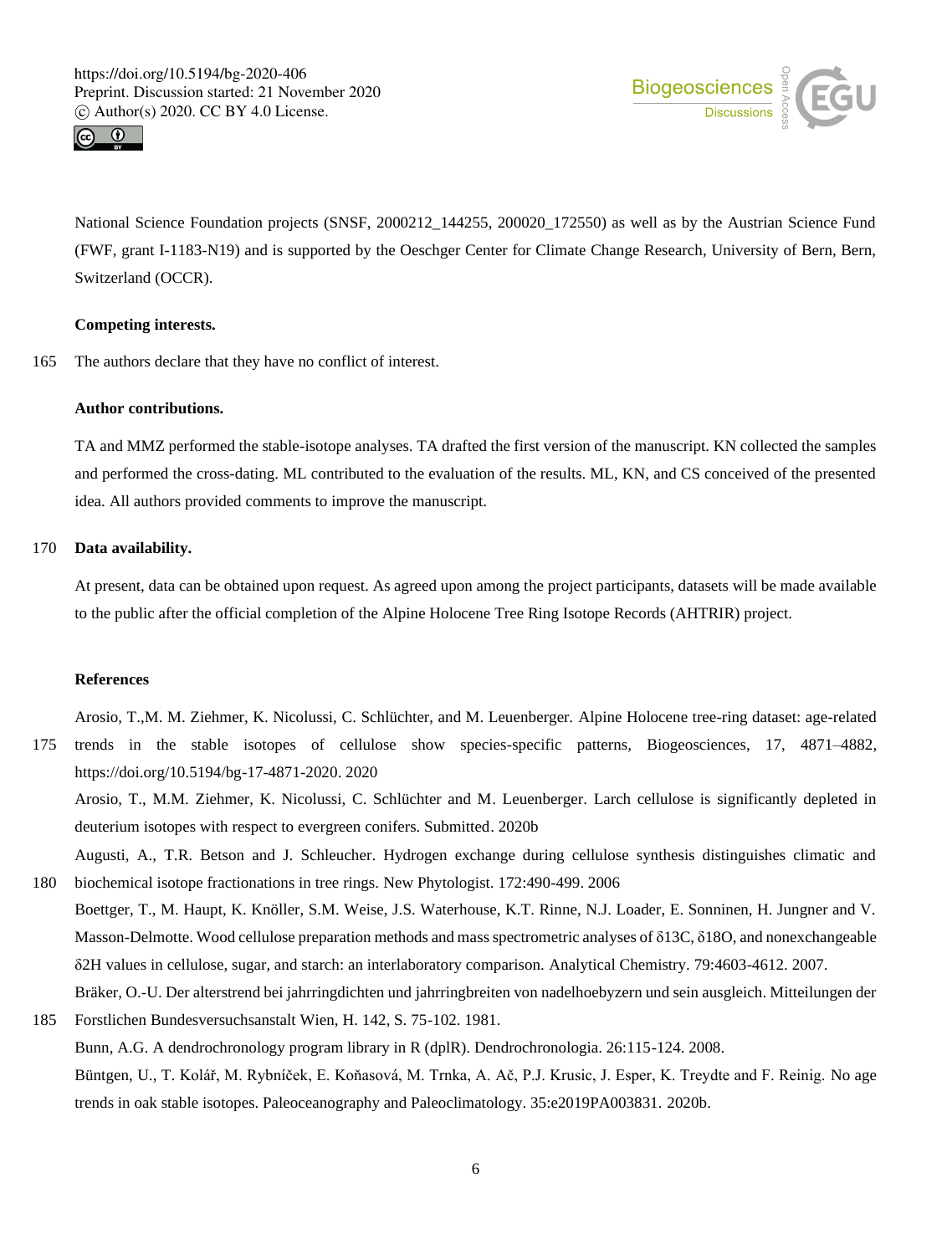![](_page_6_Picture_1.jpeg)

![](_page_6_Picture_2.jpeg)

Büntgen, U., Arseneault, D., Boucher, É., Churakova, O.V., Gennaretti, F., Crivellaro, A., Hughes, M.K., Kirdyanov, A.V.,

190 Klippel, L., Krusic, P.J. and Linderholm, H.W. Prominent role of volcanism in Common Era climate variability and human history. Dendrochronologia, p.125757. 2020a Coplen, T.B. Reporting of stable hydrogen, carbon, and oxygen isotopic abundances (technical report). Pure Applied Chemistry. 66:273-276. 1994.

Daux, V., J. Edouard, V. Masson-Delmotte, M. Stievenard, G. Hoffmann, M. Pierre, O. Mestre, P. Danis and F. Guibal. Can

- 195 climate variations be inferred from tree-ring parameters and stable isotopes from Larix decidua? Juvenile effects, budmoth outbreaks, and divergence issue. Earth Planetary Science Letters. 309:221-233. 2011. Esper, J., D.C. Frank, G. Battipaglia, U. Büntgen, C. Holert, K. Treydte, R. Siegwolf and M. Saurer. Low‐frequency noise in δ13C and δ18O tree ring data: A case study of Pinus uncinata in the Spanish Pyrenees. Global Biogeochemical Cycles. 24 Farquhar, G. 1998. Interpretation of oxygen isotope composition of leaf material. Stable isotopes:27-62. 2010.
- 200 Filot, M.S., M. Leuenberger, A. Pazdur and T. Boettger. Rapid online equilibration method to determine the D/H ratios of non‐ exchangeable hydrogen in cellulose. Rapid Communications in Mass Spectrometry: An International Journal Devoted to the Rapid Dissemination of Up‐to‐the‐Minute Research in Mass Spectrometry. 20:3337-3344. 2006. Fritts, H. Tree rings and climate. Academic Press. 1976. Hafner, P., I. Robertson, D. McCarroll, N. Loader, M. Gagen, R. Bale, H. Jungner, E. Sonninen, E. Hilasvuori and T. Levanič.
- 205 Climate signals in the ring widths and stable carbon, hydrogen and oxygen isotopic composition of Larix decidua growing at the forest limit in the southeastern European Alps. Trees. 25:1141-1154. 2011. Helama, S., L. Arppe, M. Timonen, K. Mielikäinen and M. Oinonen. Age-related trends in subfossil tree-ring δ13C data. Chemical Geology. 416:28-35. 2015.
- Kilroy, E., D. McCarroll, G.H. Young, N.J. Loader and R.J. Bale. Absence of juvenile effects confirmed in stable carbon and 210 oxygen isotopes of European larch trees. Acta Silvae et Ligni:27-33. 2016
	- Kirdyanov, A.V., K.S. Treydte, A. Nikolaev, G. Helle and G.H. Schleser. Climate signals in tree-ring width, density and δ13C from larches in Eastern Siberia (Russia). Chemical geology. 252:31-41. 2008.

Klesse, S., R. Weigt, K. Treydte, M. Saurer, L. Schmid, R.T. Siegwolf and D.C. Frank. Oxygen isotopes in tree rings are less sensitive to changes in tree size and relative canopy position than carbon isotopes. Plant, cell environment. 41:2899-2914.

215 2018.

Li, X., E. Liang, J. Gričar, P. Prislan, S. Rossi and K. Čufar. Age dependence of xylogenesis and its climatic sensitivity in Smith fir on the south-eastern Tibetan Plateau. Tree physiology. 33:48-56. 2013.

Lipp, J., P. Trimborn, W. Graff and B. Becker. Climatic significance of D/H ratios in the cellulose of late wood in tree rings from spruce (Picea abies L.). In Isotope techniques in the study of past and current environmental changes in the hydrosphere 220 and the atmosphere. IAEA, Vienna., pp pp. 395–405. 1993.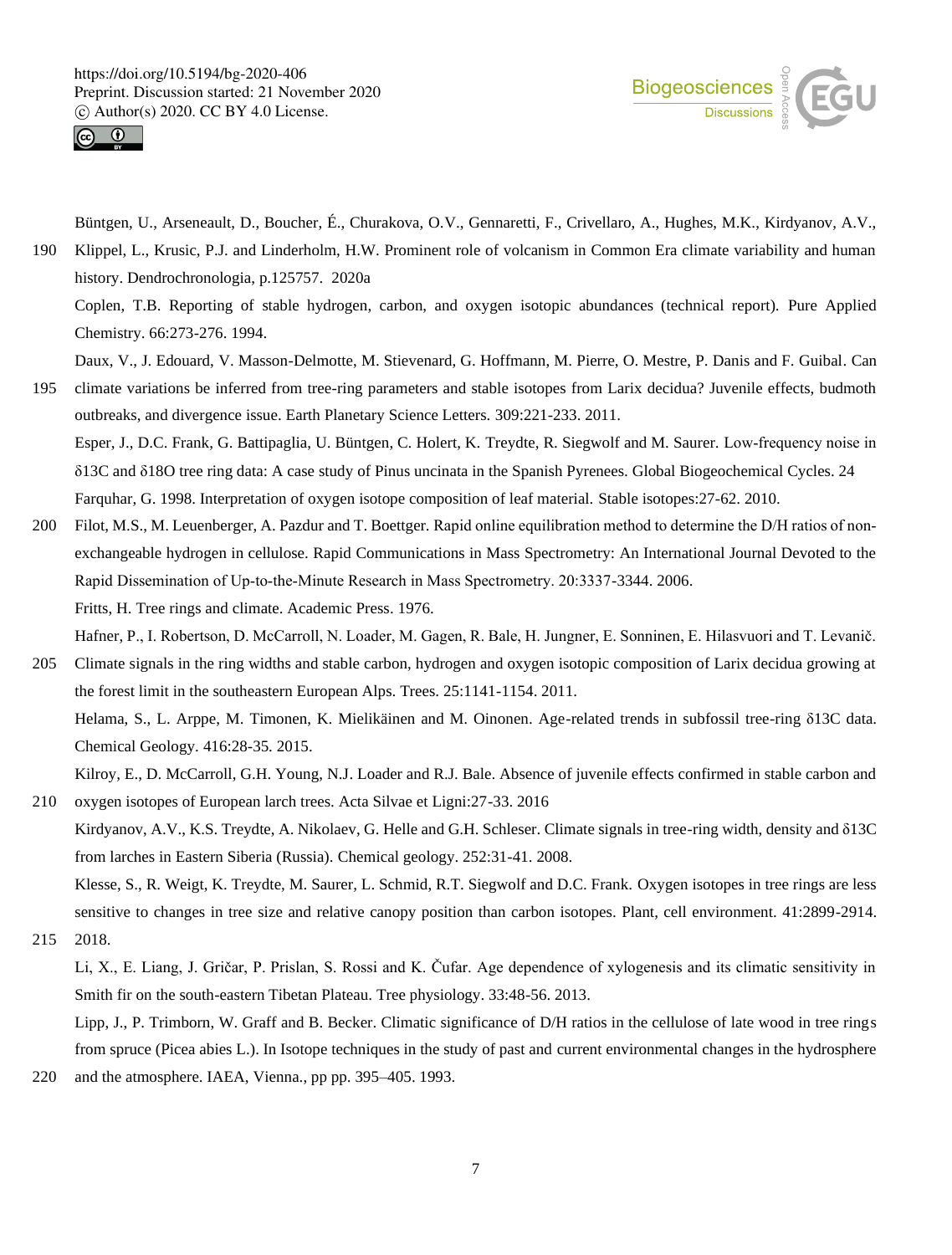![](_page_7_Picture_1.jpeg)

![](_page_7_Picture_2.jpeg)

Loader, N., F. Street-Perrott, T. Daley, P. Hughes, A. Kimak, T. Levanič, G. Mallon, D. Mauquoy, I. Robertson and T. Roland. Simultaneous Determination of Stable Carbon, Oxygen, and Hydrogen Isotopes in Cellulose. Analytical chemistry. 87:376- 380. 2015.

Loader, N.J., Young, G.H., McCarroll, D., Davies, D., Miles, D. and Bronk Ramsey, C. Summer precipitation for the England

225 and Wales region, 1201–2000 ce, from stable oxygen isotopes in oak tree rings. Journal of Quaternary Science, 35(6), pp.731- 736. 2020

McCarroll, D. and N.J. Loader. Stable isotopes in tree rings. Quaternary Science Reviews. 23:771-801. 2004.

Nicolussi, K., M. Kaufmann, T.M. Melvin, J. Van Der Plicht, P. Schießling and A. Thurner. A 9111 year long conifer treering chronology for the European Alps: a base for environmental and climatic investigations. The Holocene. 19:909-920.

230 Rossi, S., A. Deslauriers, T. Anfodillo and M. Carrer. 2008. Age‐dependent xylogenesis in timberline conifers. New Phytologist. 177:199-208.

Schollaen, K., I. Heinrich, B. Neuwirth, P.J. Krusic, R.D. D'Arrigo, O. Karyanto and G. Helle. 2013. Multiple tree-ring chronologies (ring width, δ13C and δ18O) reveal dry and rainy season signals of rainfall in Indonesia. Quaternary Science Reviews. 73:170-181. 2009.

235 Shestakova, T.A., J. Voltas, M. Saurer, F. Berninger, J. Esper, L. Andreu‐Hayles, V. Daux, G. Helle, M. Leuenberger and N. Loader. Spatio-temporal patterns of tree growth as related to carbon isotope fractionation in European forests under changing climate. Global ecology. 28:1295-1309. 2019.

Sidorova, O.V., R.T. Siegwolf, M. Saurer, M.M. Naurzbaev, A.V. Shashkin and E.A. Vaganov. Spatial patterns of climatic changes in the Eurasian north reflected in Siberian larch tree‐ring parameters and stable isotopes. Global Change Biology.

240 16:1003-1018. 2010.

Sternberg, L., M.C. Pinzon, W.T. Anderson and A.H. Jahren. Variation in oxygen isotope fractionation during cellulose synthesis: intramolecular and biosynthetic effects. Plant, Cell Environment. 29:1881-1889. 2006.

Szejner, P., T. Clute, E. Anderson, M.N. Evans and J. Hu. Reduction in lumen area is associated with the δ18O exchange between sugars and source water during cellulose synthesis. New Phytologist. 226:1583-1593. 2020.

245 Tcherkez, G., Mahé, A. and Hodges, M.  ${}^{12}C/{}^{13}C$  fractionations in plant primary metabolism. Trends in plant science, 16(9), pp.499-506. 2011.

Weigl, M., M. Grabner, G. Helle, G. Schleser, H and R. Wimmer, J. Variability of latewood-widths and-stable isotope ratios in a sessile oak tree (Quercus petraea (Matt.) Liebl.). Dendrochronologia. 24:117-122. 2007.

Xu, G., G. Wu, X. Liu, T. Chen, B. Wang, A. Hudson and V. Trouet. Age-related climate response of tree-ring  $\delta^{13}C$  and  $\delta^{18}O$ 250 from spruce in northwestern China, with implications for relative humidity reconstructions. Journal of Geophysical Research: Biogeosciences. 125:e2019JG005513. 2020.

Zar, J.H. Significance testing of the Spearman rank correlation coefficient. Journal of the American Statistical Association. 67:578-580. 1972.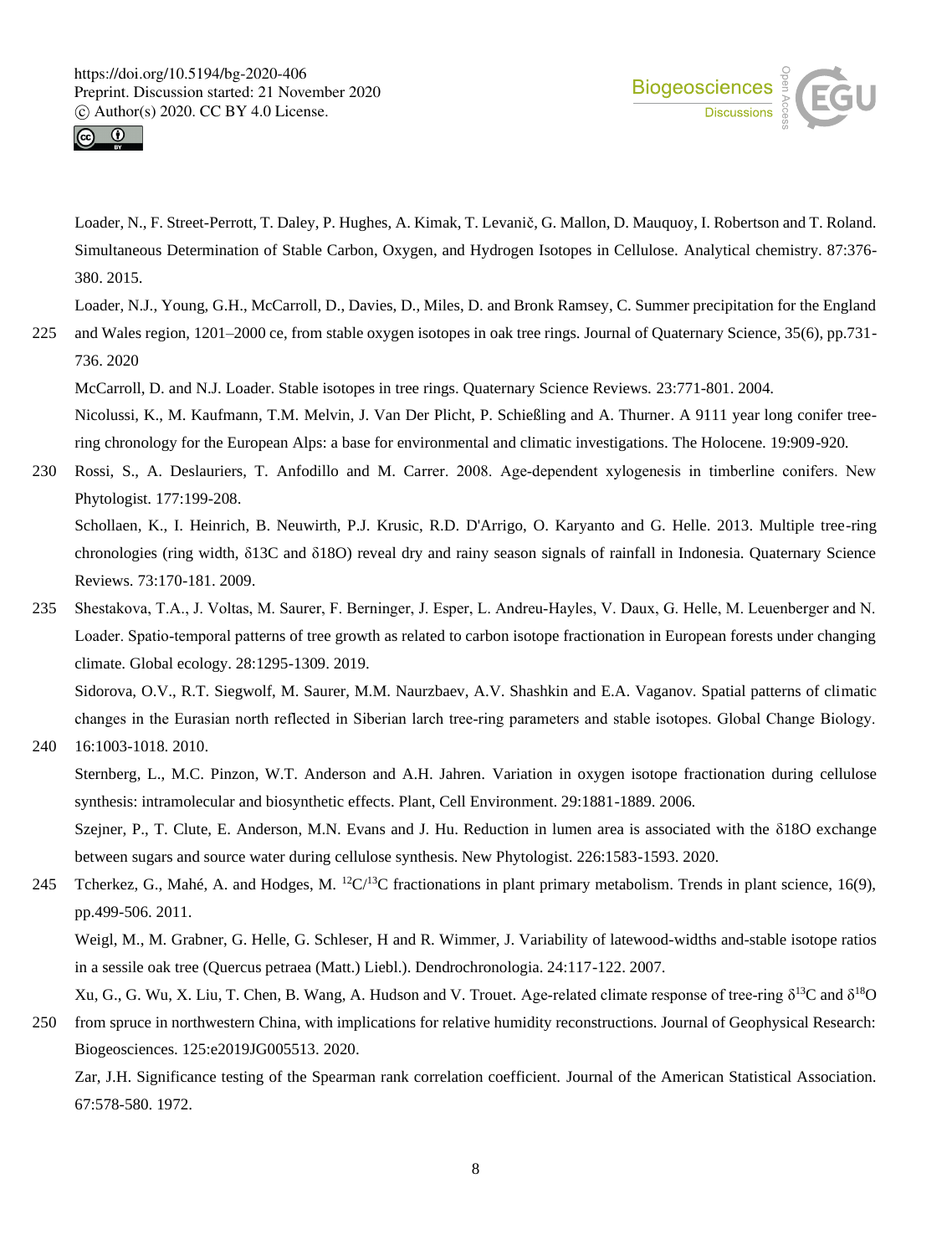![](_page_8_Picture_1.jpeg)

![](_page_8_Picture_2.jpeg)

Ziehmer, M.M., K. Nicolussi, C. Schlüchter and M. Leuenberger. Preliminary evaluation of the potential of tree-ring cellulose 255 content as a novel supplementary proxy in dendroclimatology. Biogeosciences. 15:1047-1064. 2018.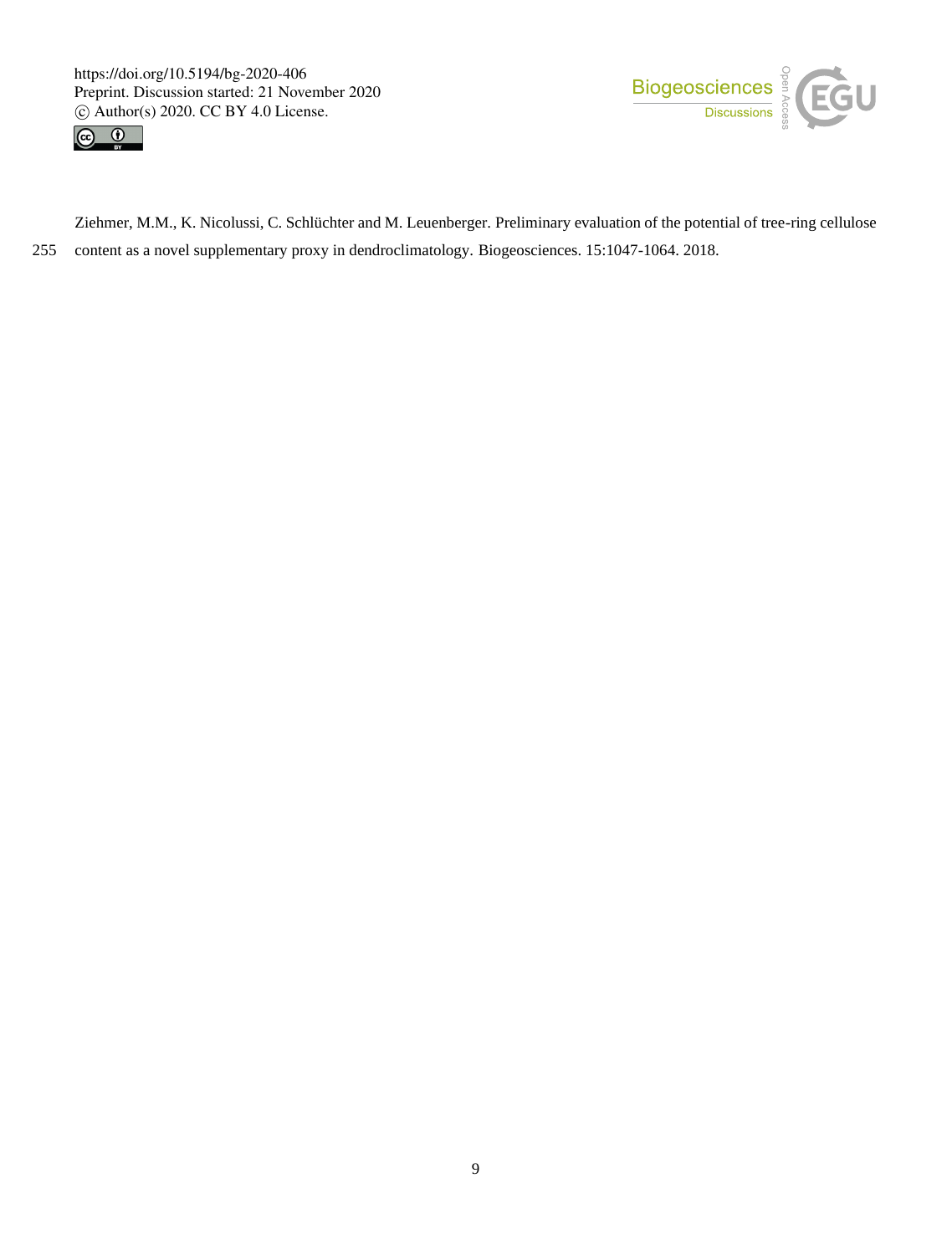![](_page_9_Picture_1.jpeg)

![](_page_9_Picture_2.jpeg)

![](_page_9_Figure_3.jpeg)

**Figure 1.** Correlations between TRW and stable isotopes calculated using the Spearman method in each age class (1-25, 26-50, 51-75, 76- 260 100, 101-200, 201-300, >300 yr) and with the total data of each species (blue box). Correlation results are displayed as columns. If the pvalue is  $> 0.05$  (not significant), it is indicated in the graph as "ns". The upper panels a, b and c show correlations between the raw TRW data; middle panels d, e and f show the correlations between the TRW and isotopes values. In the lower panels g, h and i show the correlations in which the TRW values were detrended with a spline function. The values of larch trees are in red, those of cembran pine are in turquoise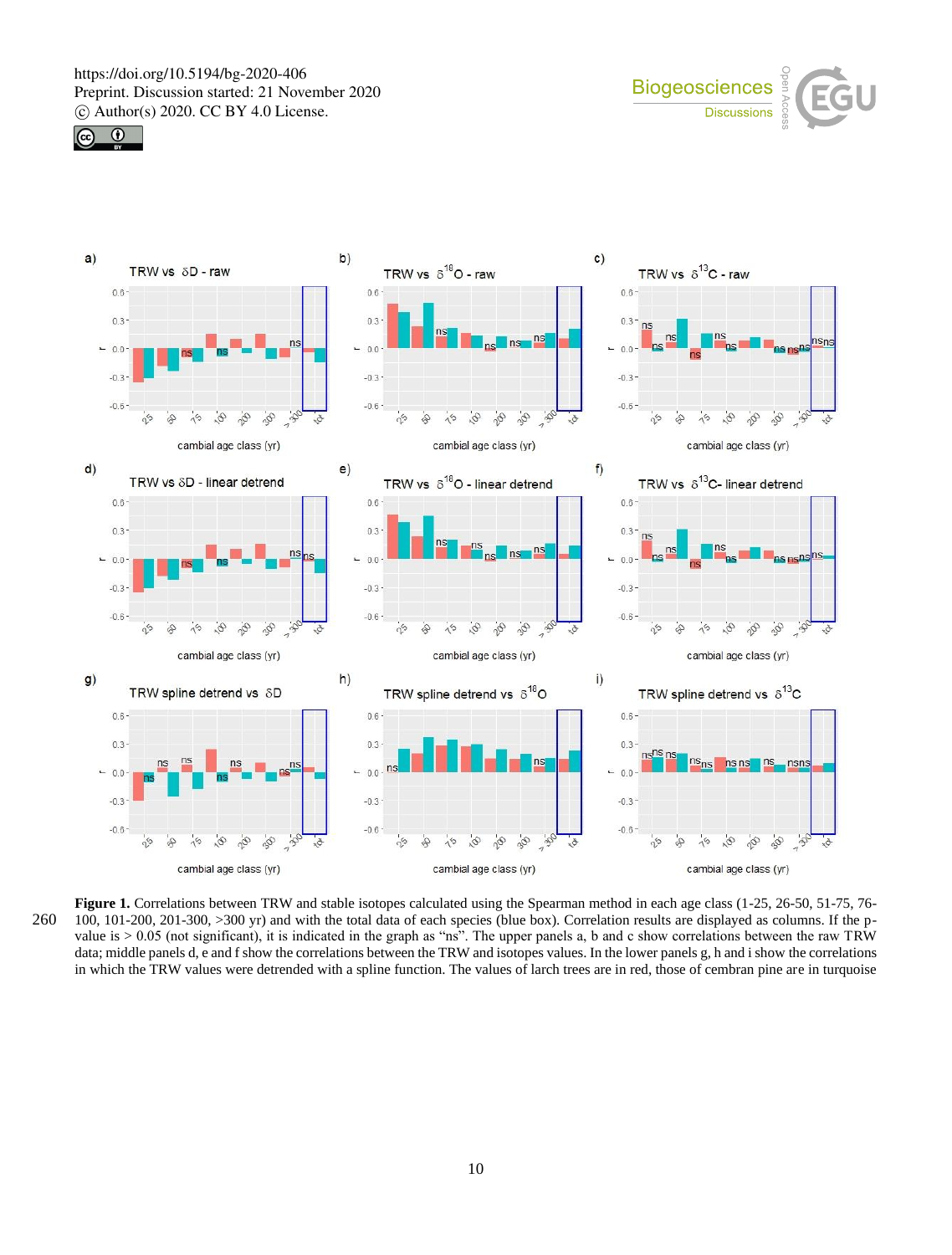![](_page_10_Picture_1.jpeg)

![](_page_10_Picture_2.jpeg)

![](_page_10_Figure_3.jpeg)

![](_page_10_Figure_4.jpeg)

**Figure 2.** Correlations between the stable isotopes calculated using the Spearman method in each age class (1-25, 26-50, 51-75, 76-100, 101-200, 201-300, >300 yr) and also with the total data of each species (blue box). The p-values were calculated for each correlation displayed as a column, if  $P > 0.05$ , ns (non-significant) was indicated in the graph as NS. The upper panels a, b and c show the correlations 270 between stable isotopes; middle panels d, e, f show the correlations between the isotope values after a linear detrending of each class. The values of larch trees are in red, those of cembran pine are in turquoise.

11